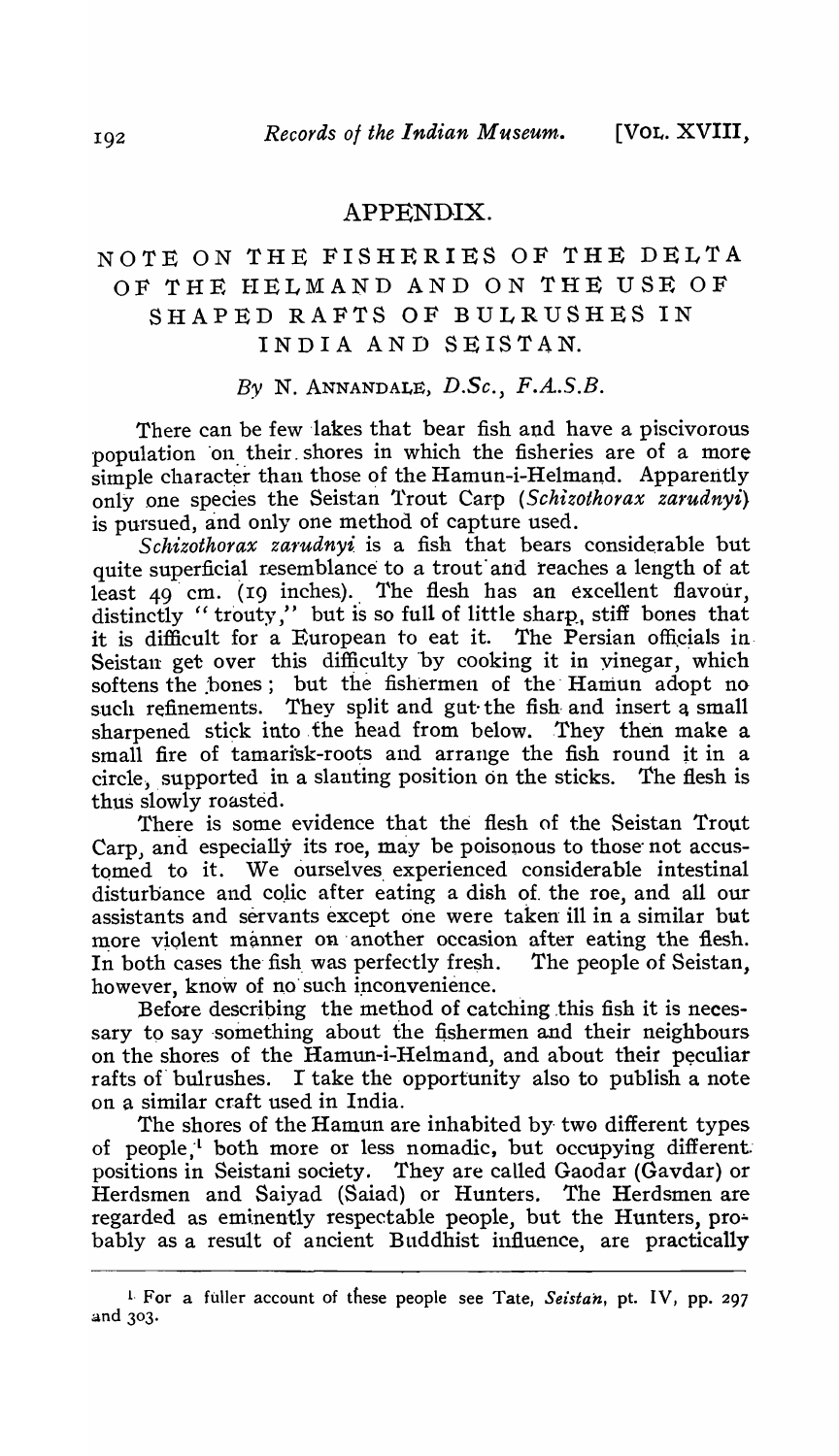

TEXT-FIG. 16.-Shaped rafts of bulrushes and sedges from Seistan and India. A.B. *Tutin* used by fishermen and fowlers dn the Hamun-i- Helmand. C. *Bindi* used by fishermen of the Sirkula tribe, Roorkee, U. P.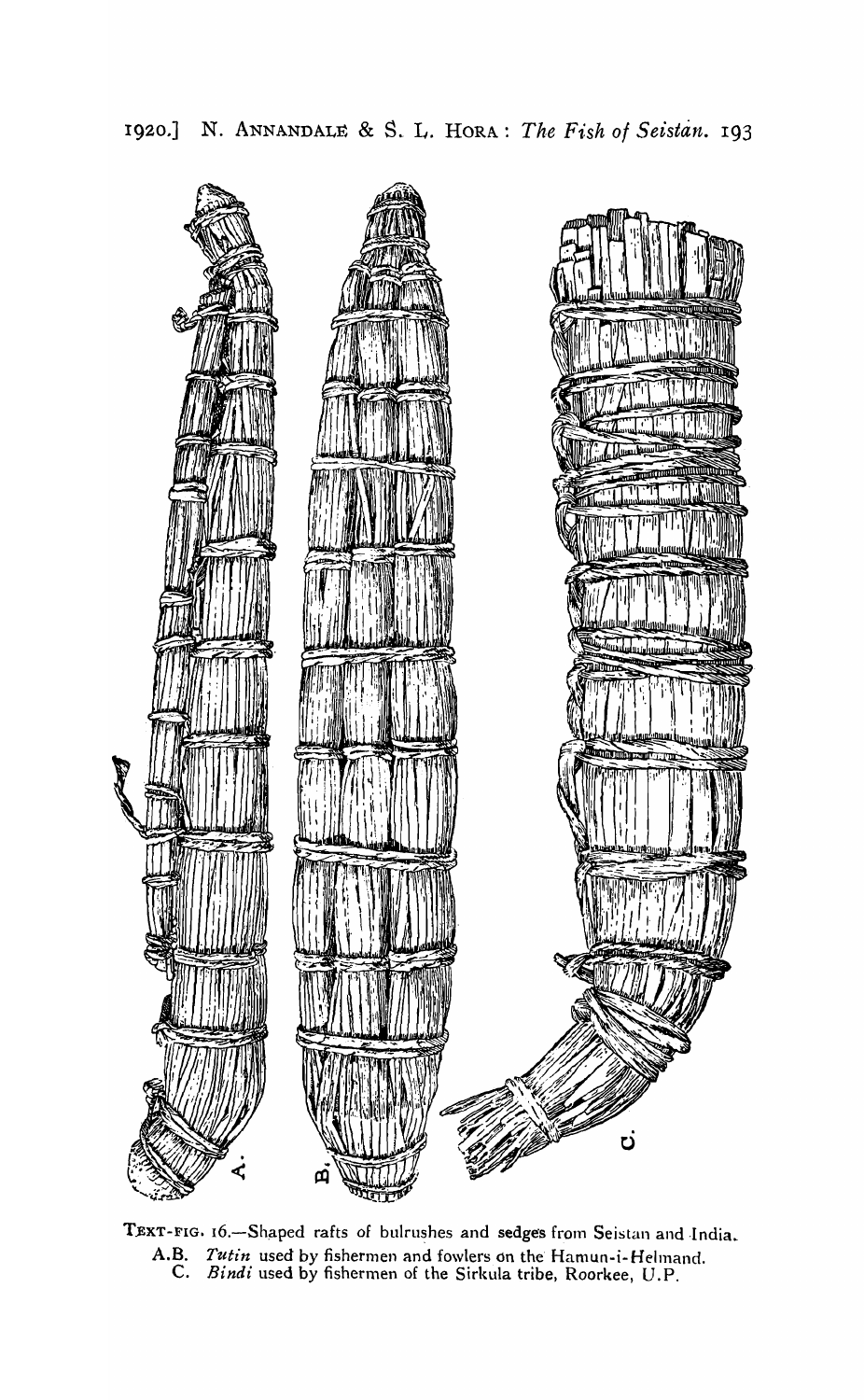outcastes. Both tribes pay an annual rent to the Persian government for the right to exercise their respective callings on the shores or in the waters of the lake; the Herdsmen for the pasturage of their cattle, the Hunters for the privilege of fishing and fowling.

One of the most striking features of the Hamun-i-Helmand is the vast reed-beds by which it is surrounded. These vary in extent with the season, but a considerable part of Seistan is known as the *N aizar* or reed-country. The reed-beds provide a livelihood to both the Herdsmen and the Hunters. The reeds are of three kinds. The most abundant is a form of *Phragmites communis,* the common large reed of the fens of  ${\rm England.}$  The dwellings of both tribes are constructed of this plant. Next in abundance is the sedge *Scirbus littoralis*, on which the herdsmen feed their cattle, and finally we have a bulrush  $(T\nu)$ *pha augustata*), out of which both tribes construct the only craft known on the lake.

No true boats are used in Seistan, but their place is taken by curious " shaped" rafts that may almost be called skiffs and may be compared with the Papyrus skiffs<sup>1</sup> of ancient Egypt and the rafts used in Babylonian times in the delta of the Tigris and Euphrates. These rafts are made entirely of the leaves of the bulrush tied together in bundles. For purposes of transport comparatively stout and clumsy structures<sup>2</sup> of the same kind are employed, but these can only be used in the flood-season and we did not see them. I shall, therefore, describe only those used in fishing and fowling on the Hamun.

These are slender and even elongate structures each made of three bundles of fresh bulrush leaves and about six times as long as broad. Omitting the rail or bulwark along the top, they are about twelve times as long as deep. The bulrush leaves are bent upwards at both ends and the bundles are so arranged that the craft tapers slightly behind. A rail is added on each side above in the form of a thinner bundle of leaves. The rafts are about ten feet long and one and a half feet broad. They are constructed in the following manner (pl. xvii, fig.  $2$ ) :-

The leaves are cut off close to the roots so as to be as long as possible. All those that are in any way damaged are rejected and the narrow tips are cut and thrown away. Perfect leaves thus treated are then laid out on the shore parallel to one another and arranged in bundles in such a way that there are a few more at one end of the bundle than at the other and that the broader bases of the leaves are all at the same end. Ropes are meanwhile manufactured from other leaves of the same plant, two men or boys doing this by twisting the leaves together in opposite directions by hand. When the thick bundles and ropes are ready each

<sup>&</sup>lt;sup>1</sup> For an illustration see King's *History of Babylon*, p. 201, fig. 44 (1915), and for Egyptin references Erman's Life in Ancient Egypt (trans. Tsiard),<br>p. 470 (1894).

<sup>2.</sup> For illustrations see McMahon, *Geor. Journ.*, XXVIII (1906), and Tate, *Seistan*.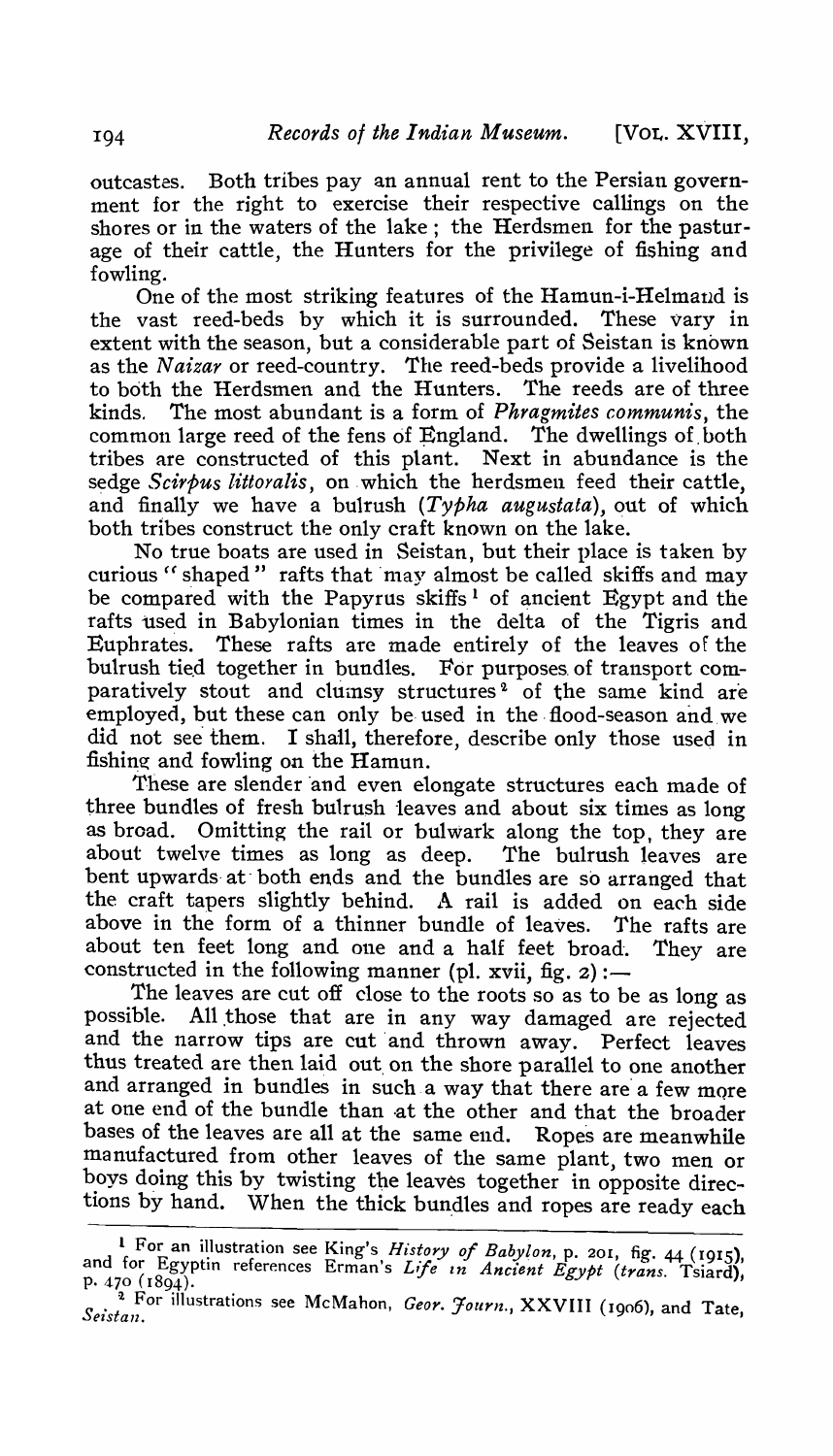1920.] 1~. ANNANDALE & S. L. HORA: *The Fish of Seistan.* I95

bundle is bent upwards at either end and fastened together by five bands of rope. Considerable force is exercised in doing this as the stability of the craft depends largely on the tightness of the bundles. After the rope has been twisted round the leaves two men pull the opposite ends taught, pressing against the bundle with their feet and sitting on the ground. The leaves are left free at two ends of the bundle, but the unbound part is considerably longer at the stouter end (at which the basal part of the leaves is situated) than at the narrower, the stern of the embryo raft. Three bundles are thus formed for the body of the raft. They are then tied together, in the same way as each was made individually, by some nine bands of leaf-rope. Two of these bands are situated near each end, and those at the thick end or prow are tied very tight so that the cut basal ends of the leaves expand somewhat. Finally the rail, a thinner bundle of leaves, is added above at each side for comfort's sake to a passenger, and ·the whole is finished by a short cross-bundle in front between the two rails.

A craft of this kind has a curious resemblance, when unloaded in the water, to an Egyptian mummy (pl. xvii, fig. 1). It can carry a passenger as well as a boatman, who propels it by punting with a pole of tree-tamarisk, but can be used only in very calm water. It is only .on exceptionally still days that the Hunters or the Herdsmen, who also use rafts of the kind in moving about the reed-beds, venture. into the open lake upon them. They are temporary structures, depending as they do for their buoyancy entirely on the air enclosed in the air-cells of the leaves, which soon decay. Their life is never longer than two months; in hot weather less. The Seistani name for them is *tutin,* from *tut,* a bulrush.

My figures in the text (figs.  $16A \& B$ ) are drawn from a model made at Lab-i-Baring on the Hamun. It is accurate except in  $tw_0$ points, $-(1)$  the leaves employed are of full size and are therefore relatively larger and less numerous than would be the case in the teal raft, and (2) the protuberance at the prow is rather too small  $(ct,$  the photograph on pl. xvii).

On our return journey from Seistan I happened to show this model to Mr. W. J Good of the Calcutta Port Trust, who was then a member of the Indian Reserve of Officers. He told me that he had seen similar rafts in the Roorkee district of the United Provinces and kindly put me into communication with Lt.Col. A. Cunningham, R.E., who has supplied me with the following interesting note, with the photograph reproduced in fig. 3 of plate xvii, and with the model from which text-figure 16C has been drawn.

" The floats used for fishing in the *iheels,* of the Solani and Ganges Rivers *kadir* near Roorkee, U.P., about 20 miles to the South East, are about 8' long by 2' diameter, and the cross section is circular, flattened at top and bottom a little. They are solid made of the *local jheel* grasses, the bundle being tied round at several places with rough ties of grass. The prow is formed into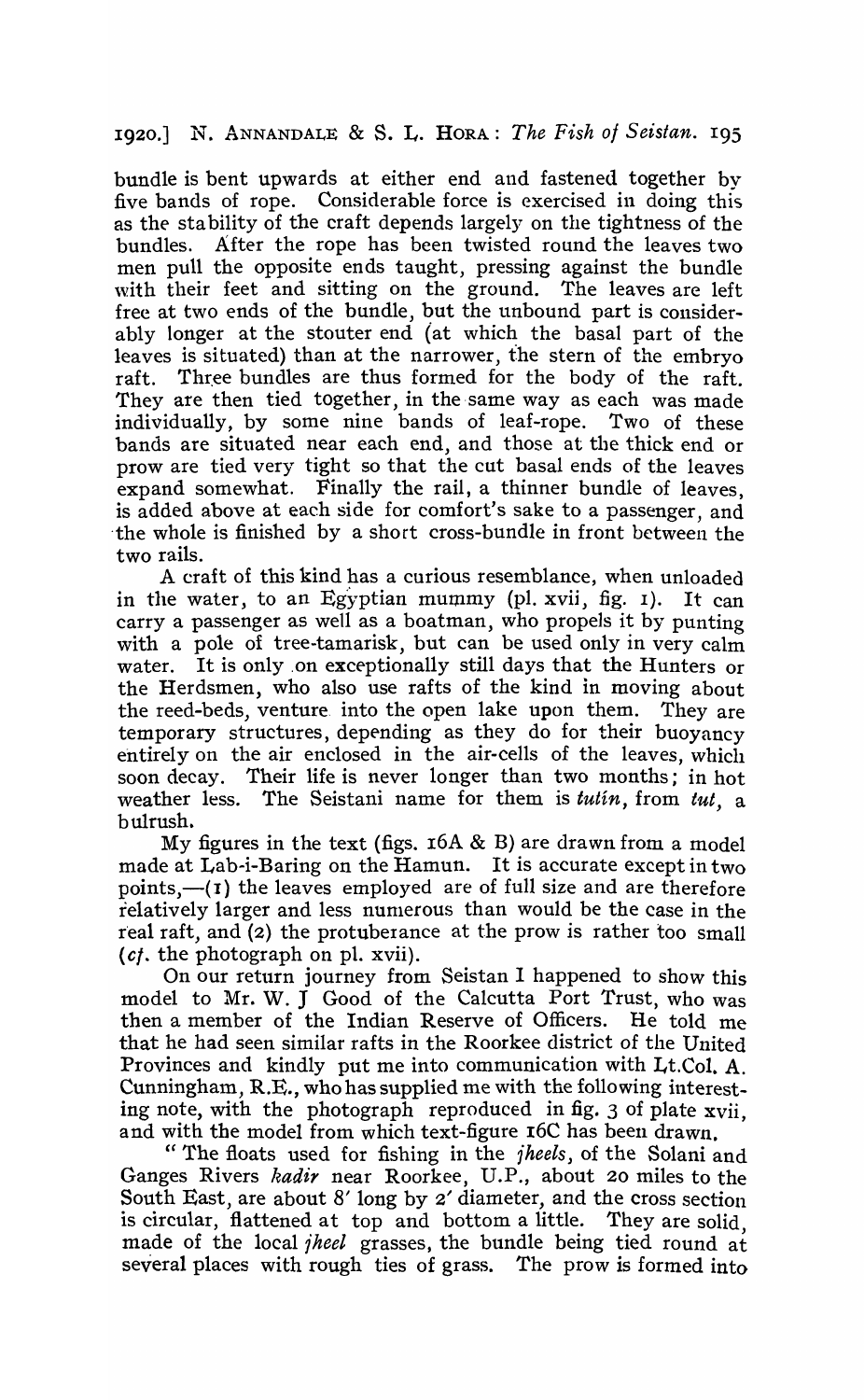a point and turned up, the model shows this fairly well. They carry one man, or even two at a pinch; the man stands up and the *Bindi* is propelled by a pole of common bamboo, etc., about 10 to 12 feet long. They are crank and difficult for a European to manage. The fishing is with a spear or a circular casting net.

"They are used by the "Sirkulas," a Mahomedan tribe, numbering about 50 families perhaps. They say they came from Sind from the Manchar Lake, about three generations ago (about 1820 probably); my informant says it was in the time of his grandfather, and he himself is an old man of 60 about. They came because there were wars in Sindh. This is corroborated, as they speak Sindhi, and know all the different kinds of duck by the Manchar Lake names. (I have been to the Manchar and know these names myself, having. kept a note of them). They do not intermarry with the dwellers in the kadir villages, who are Hindus of the low caste of Chumar: the chumars do not fish, nor do they use Bindis for other purposes. So presumably the "Sirkulas" brought the shape of the Bindi with them from Sindh, however I do not remember seeing any Bindis on the Manchar, perhaps nowadays the wooden dugout of the present-day Manchar fishermen has ousted the Bindi there.

" The *Bindi* is made preferably ftom the flat dark-green 'rush called here *Patera* the *Typha-latifolia*: this rush floats even when newly cut, and it will last in a Bindi for about six months, before it rots. This rush is fairly strong and stiff when bound up into a Bindi, and the best Bindis are made of it. The round green reed, called *Tukla* locally, the *Cyperus alterifolius*, is also used at times for making. Bindis, it also. floats when freshly cut, but the disadvantage of it (compared to *Patera*) is that it is not strong nor stiff, like *Patera*, and the Bindi made of it does not last so long, and will not bear so much handling. The Latin names have been got from the Superintendent, Government Botanic Gardens, Saharanpur, to whom specimens of the grasses were sent.

" The *Patera* grows in water, to about 12 feet high, while the *Tukla* only runs to about 5 feet at most, it also gro.ws in water.

" One of the characteristic points of the shape of the Bindi is the way the prow, or front end, is brought to a point and sticks up about a foot or so above the level, of the top surface of the body of the Bindi. The grass in the Bindi is tied round at intervals with wisps of the same grass made into a rough sort of rope.'"

In many parts of the Madras Presidency rough bundles of reeds are used as rafts by fishermen, especially jn the large tanks and reservoirs that are a feature of southern India; but these bundles are not shaped and I have heard of no instance of shaped .rafts being employed in Perninsular India. The fact that the people who use them in the United Provinces are of Sindi origin is interesting as suggesting an actual historic. connection between their manufacture in those provinces and in Seistan, for Sind is in many respects a country intermediate between India and Persia. As to the possible but more remote connection with Babylonia and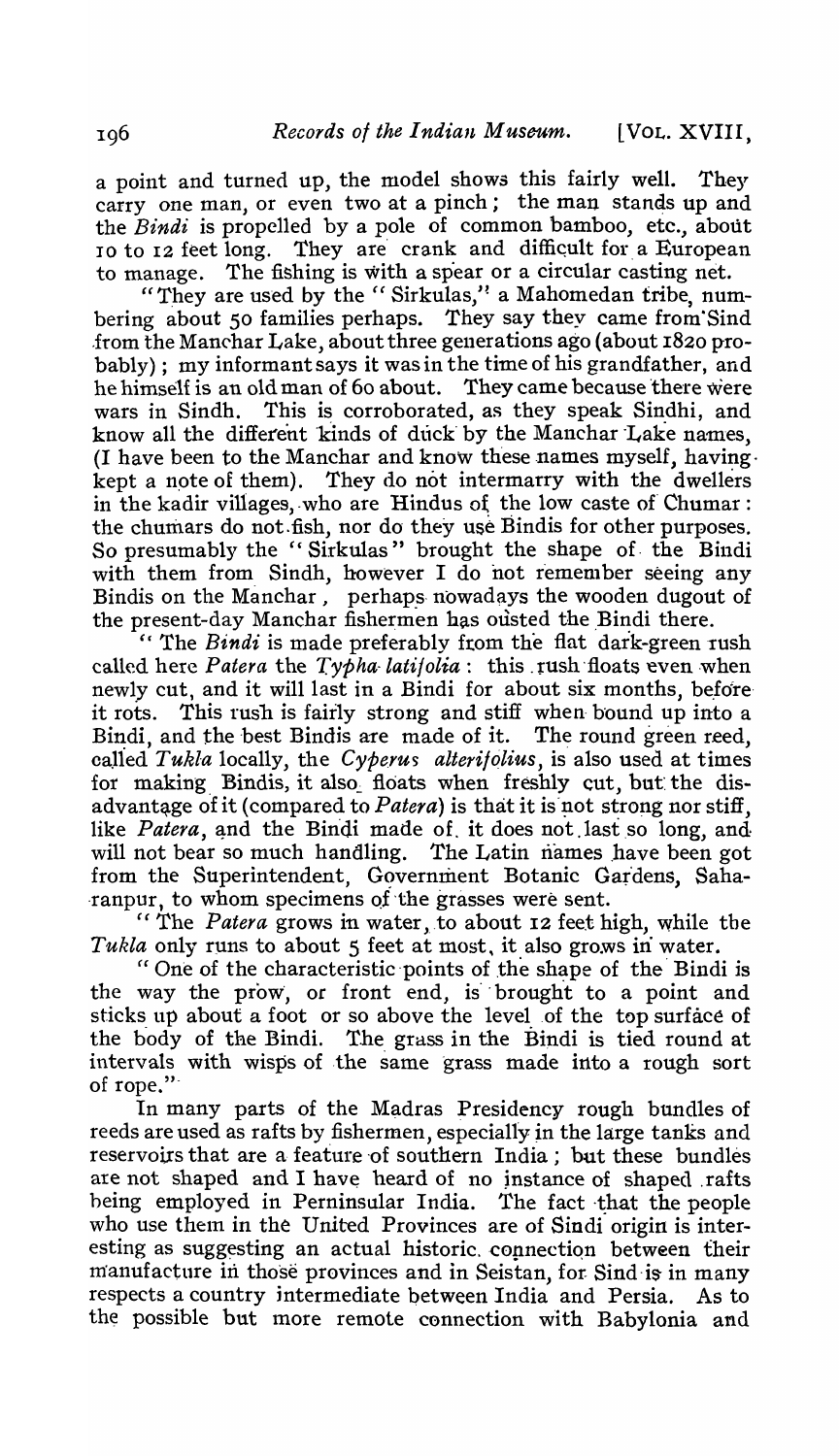1920.] N. ANNANDALE & S. L. HORA: *The Fish oj Seistan.* I97

Egypt, I have- not the learning necessary for a discussion on the subject. The *bindi* (fig. 16C) is of simpler construction than the tutin, but may be degenerate.

Except their bulrush rafts and punting poles the only implement used in fishing by the fishermen of the Ramun is a cotton net of simple structure. The cotton is grown locally. The net is oblong in shape, about 4 feet deep and 100 feet or more in length. The mesh is very large, allowing all small fish to escape.

In setting the net it is tied above and below at each end to a pointed tamarisk stick. The pointed end of these sticks is struck The pointed end of these sticks is struck into the bottom of the lake and they are arranged in such a way in reference to the direction of the wind, and therefore of currents in the water, that the net forms a semicircle with its lower edge on the bottom and its upper edge slightly above the surface. It is set in a position into which it is easy to drive the fish, often in an open channel in the reed-beds or, in exceptionally calm weather, just outside one in the open lake. In the former case the channel is usually one that leads out of an open pool and suitable pools are apparently kept free of reeds for the purpose.

A considerable number of fishermen, each on his *tutin*, take part in driving the fish into the net. They arrange their rafts in a wide semicircle opposite that of the net and gradually converge towards it, beating the water with their poles and ululating with the peculiar sound conventionally transliterated "halelujah" in English religious works. They show great skill in directing a few vigorous down ward strokes with their poles to give the rafts an impetus, and then striking the water before the forward move-<br>ment ceases. The fish are gregarious and apparently rather The fish are gregarious and apparently rather sluggish and are easily frightened into the net in this manner.

When the semicircle of rafts has completely converged on that of the net the supporting sticks are pulled out of the water simultaneously by the men in the two end *tutins*, and turned up horizontally in such a way that the net is transformed into a bag. The two ends are then drawn at the same time into the two *tutins,* which approach one another as rapidly as possible.

Unlike Indian fishermen the Saiyad despise all small fish and do not attempt to catch any much less than' a foot in length.

We saw a similar method of fishing used in small channels leading out of the Ramun. Here the net was much shorter and was stretched right across the channel. The men who used it waded in the water.

The only other method of fishing that we saw in Seistan was employed in pools in the dry stream-bed of Randa near the ruined city of Tellalabad. Here a rude and particularly clumsy kind of trawl was used. 1'he net was a large bag; with considerably smaller meshes than that employed in the Hamun. It was fastened to one horizontal and two upright poles. The horizontal pole lay on the bottom of the pool and the two upright ones were held in position by' means of ropes attached to their upper ends. Four men worked this trawl, two pulling ropes attached to the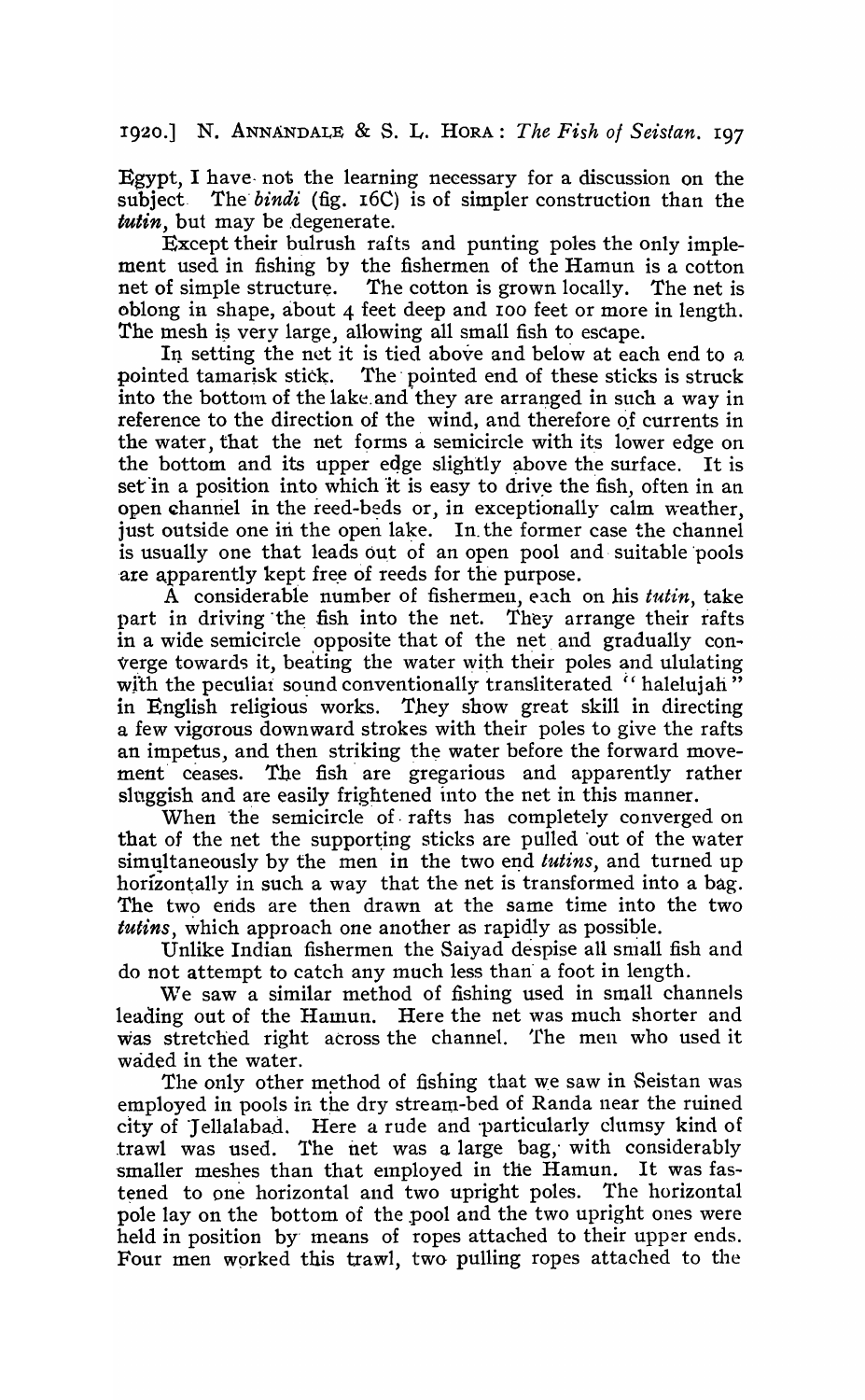ends of the horizontal pole and two other ropes fixed to' the upper end of the upright ones. The four men waded along in the water. The awkwardness of the apparatus lay in the fact that unless all of the men moved together the upper ends of the two poles fell towards 'one another and the net refused to work properly.

We were told that around Nasratabad the favourite method of fishing was for men to go out into the swamps in the floodseason with swords and to strike at any fish they saw. Our informant, who had had great experience. of the country, said that quite large fish were killed in this way.

In the Helmand River in the east of Seistan a more elaborate method of fishing is apparently practised. The following notes are taken from an official document. The author of part of these notes believes that the fish captured belongs to the genus *S.chizothorax.* There is a single'specimen of *S. zarudnyi* iu the collection of the Seistan Arbitration Commison from the Helniand, but the largest fish caught by the author of the note weighed  $12$   $lb.$ , which is much heavier than any fish seen in the Hamun-i-Helmand. Schizothorax' would seem to be the only genus of fish captured for food in Seistan.

## ~'SEISTANI FISHING NET.

"The net used is a bag about  $7'$ <sup>o</sup>' long  $9''$  diameter at the lower end and  $6' \times 2'$  wide at the mouth. The net is held open by. a pair of poles or prongs tied together at one end to make a fork. The fork pivots on a post on the bank. The fisherman sits on a platform. Across the mouth of the net fine lines are arranged, the lead string of which the fisherman holds in his hand 'to get timely warning that a fish has entered the net, whereupon he pulls the net up and removes the fish. The fork that holds the pulls the net up and removes the fish. net is held in position by the strain of guy ropes. The net is placed on the bank near a pool at a place where there is a swirl or 'back water so as to intercept the fish moving along the edge of the bank; sometimes it is put up across the mouth of a small canal; a shallow channel is sometimes obstructed by a line of stakes along which the fish move till they come to the opening where the net is arranged and are caught. Below the Band-i-Seistan the net is arranged opposite a' small leak in the *Band* and fish moving along the down stream face of the *band* are swept into the net by the force of the current at this place.

The favourite spots for the big fish are in the slack back water close to where the backwater meets the force of the down flowing current. At such places the small fry, which at certain seasons work their way up the river in thousands swimming as close to the bank as possible, are checked by the current and fall an easy prey to the larger fish which feed on them ravenously.

The autumn is the best season for fishing operations of this nature. The season of 1903 commenced as early as August and continued for several weeks. In 1904 it was late in September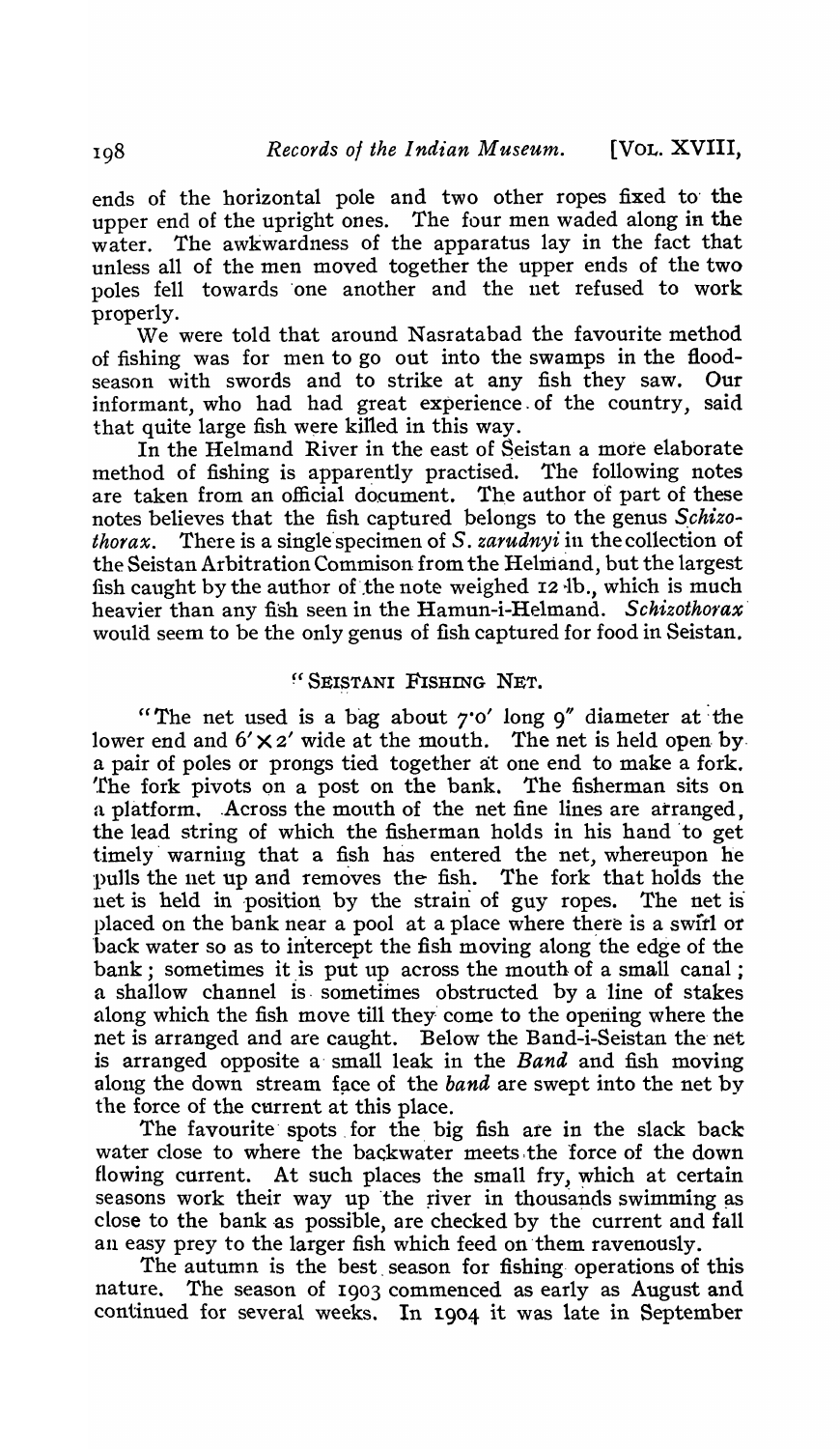1920.] N. ANNANDALE & S. L. HORA: *The Fish ot Seistan. 199* 

before fish moved and not really well till October. March and April are also sometimes favourable if the river is not very full, but the fish do not move so freely then as in the autumn. During the hot weather (May-August) the fish are quite out of condition.

| "LIST OF TECHNICAL TERMS CONNECTED WITH THIS<br>METHOD OF FISHING :- |                                                                                                                                                                                                                                                                                 |  |  |
|----------------------------------------------------------------------|---------------------------------------------------------------------------------------------------------------------------------------------------------------------------------------------------------------------------------------------------------------------------------|--|--|
| Name in Roman<br>Characters.                                         | Explanation of the meaning and use of the<br>word.                                                                                                                                                                                                                              |  |  |
| $\mathbf{B}$                                                         | Platform on which the fisherman sits.                                                                                                                                                                                                                                           |  |  |
| Ruka                                                                 | Each pole or prong of the frame of two<br>tamarisk poles fitted together to form<br>a fork which holds the net.                                                                                                                                                                 |  |  |
| Shingalak                                                            | The strut which separates the two poles<br>or prongs of the fork.                                                                                                                                                                                                               |  |  |
| Achchá                                                               | A forked pole, here used as supports to<br>the platform.                                                                                                                                                                                                                        |  |  |
| Āsak                                                                 | The piece of wood which acts as a trunion<br>or pivot on which the fork of the frame<br>revolves.                                                                                                                                                                               |  |  |
| Dahan-i-ruká                                                         | The taut rope which holds together the<br>ends of the poles of the fork.                                                                                                                                                                                                        |  |  |
| Dast kash                                                            | The rope by which the frame and net are<br>raised or lowered, and by which it is<br>maintained in its position in the water.                                                                                                                                                    |  |  |
| Pish-áb                                                              | The rope that stays the frame against<br>the whirl of the water, as the net is<br>usually set up where there is a swirl in<br>the water.                                                                                                                                        |  |  |
| Sarkash                                                              | A stay that is used when there is a strong<br>wind.                                                                                                                                                                                                                             |  |  |
| Maraká                                                               | The string which passes to the finger of<br>the fisherman, and to which are con-<br>nected the lines which are spaced<br>across the mouth of the net. The fish<br>touches these lines and warns the<br>fisherman of its advent, whereupon he<br>lifts the net out of the water. |  |  |
| Pásáo                                                                | The line which holds the upper side of<br>the net, and is made fast to a stake<br>on the bank. The lower side of the<br>net is made fast to the lower pole.                                                                                                                     |  |  |
| Mushtak                                                              | A ring in the rope on the <i>dahani-ruka</i><br>where the maraká and pásáo are made<br>fast.                                                                                                                                                                                    |  |  |
| Kisá                                                                 | The pocket of the net.                                                                                                                                                                                                                                                          |  |  |

<sup>1</sup> The Baluchis use the same words in describing the parts of this fishing net except that for *k* they say *Barmak* and for *K£sa* they say *Kito.*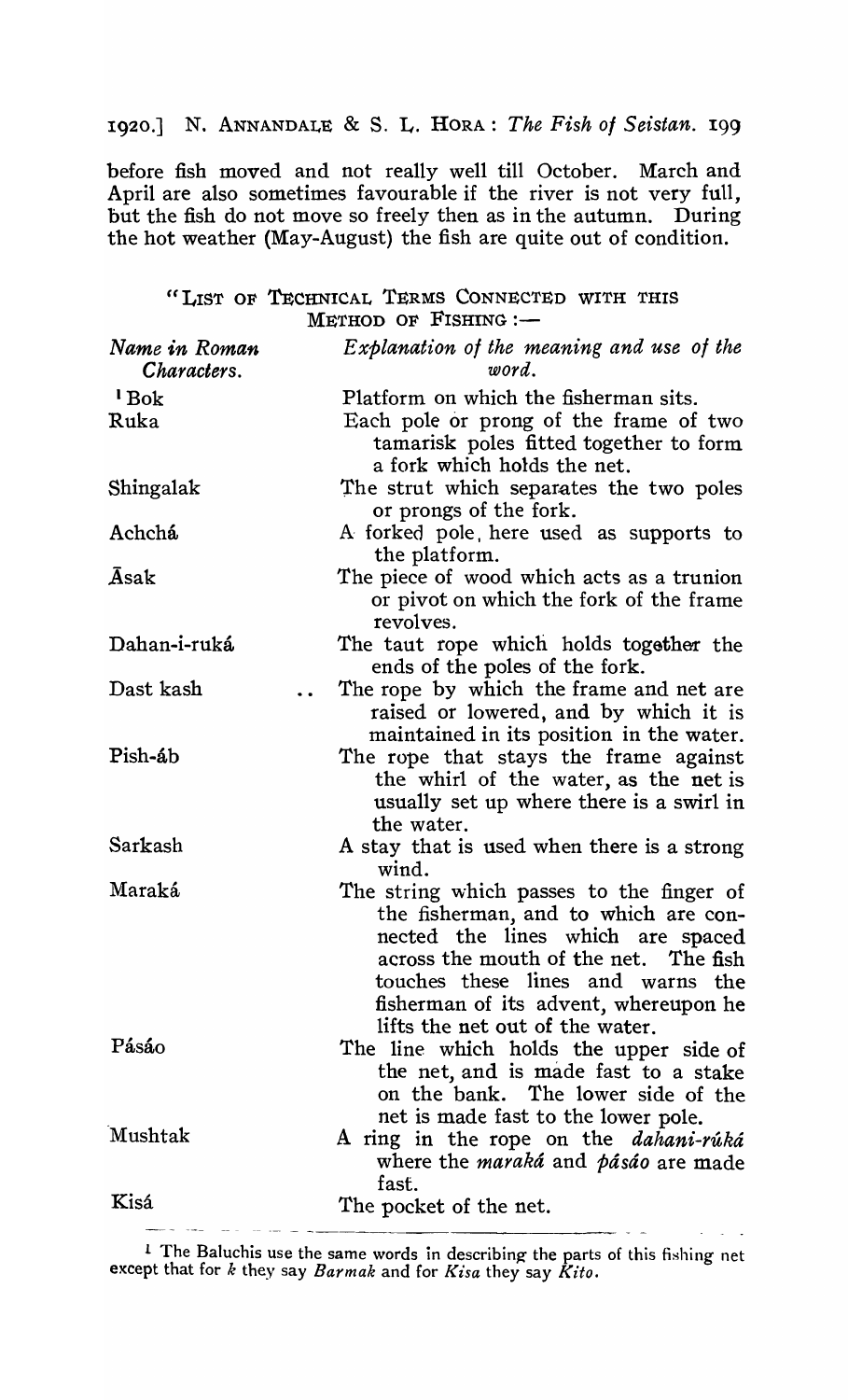| 200                                                                                                  |                                  | Records of the Indian Museum.<br>[VOL. $XVIII$ ,                                                                                                                                       |  |  |
|------------------------------------------------------------------------------------------------------|----------------------------------|----------------------------------------------------------------------------------------------------------------------------------------------------------------------------------------|--|--|
| Gislak                                                                                               |                                  | The line on which the fish that are caught<br>are strung by the gills and kept in<br>the water.                                                                                        |  |  |
| Shak                                                                                                 |                                  | The handle of wood at the other end of<br>the <i>gislak</i> for attaching it to a stake<br>on the bank; it also acts as a needle<br>to pass the line through the gills of<br>the fish. |  |  |
| Dám                                                                                                  |                                  | Is the net.                                                                                                                                                                            |  |  |
| Dám-i-boki.<br>Charkhab                                                                              |                                  | This whole arrangement for catching $fish.$<br>Swirling back water forming a suitable<br>place to set up this arrangement to<br>catch fish.                                            |  |  |
| Máhígír<br>Máhí                                                                                      |                                  | Fisherman.<br>Fish."                                                                                                                                                                   |  |  |
|                                                                                                      |                                  | LITERATURE.                                                                                                                                                                            |  |  |
| Alcock, A. W.                                                                                        |                                  | Report on the Natural History Results of the<br>Pamir Boundary Commission (Calcutta:<br>.1898).                                                                                        |  |  |
| Annandale, N.                                                                                        |                                  | "Notes on Fresh-water Fish, mostly from<br>the Satara and Poona districts."<br>Rec.<br>Ind. Mus. XVI, pp. 125-138 (1919).                                                              |  |  |
| ,,                                                                                                   |                                  | "Report on the Aquatic Fauna of Seistan.<br>Geographical Introduction." Rec. Ind.<br>Mus. XVIII, pp. $r$ -16 (1919).                                                                   |  |  |
| ,,                                                                                                   |                                  | "Notes on Fish of the genus Discognathus<br>from India and Persia." Ibid., pp. 65-78<br>(1919):                                                                                        |  |  |
| Annandale, N., and Prashad, B. "The Molluscs of the Inland<br>Waters of Baluchistan and of Seistan." |                                  |                                                                                                                                                                                        |  |  |
| Berg, L. S.                                                                                          |                                  | <i>Ibid.</i> , pp. 59-62 (1919).<br>. "Description of a new species of Garra $($ =<br>Discognathus) from Eastern Persia,"<br>Ann. Mus. Zool. St. Pétersbourg, XVIII,                   |  |  |
| Blanford, W. T.                                                                                      |                                  | p. 1xi (1913).<br>Zoology and Geology of Eastern Persia, II<br>(London: 1876).                                                                                                         |  |  |
| Bleeker, P.                                                                                          |                                  | $\ldots$ Atlas Ichthyologique III, p. 24 (1863).                                                                                                                                       |  |  |
| Bloch, L.                                                                                            | $\ddot{\phantom{a}}$             | "Schwimmblase, Knochenkaselp<br>und<br>Weber'scher Apparat von Nemachilus<br>barbatulus Günther." Jenaische Zeit-<br>$\cdot$ schrift. XXXIV, pp. 1-64 (1900).                          |  |  |
| Boulenger, G. A.                                                                                     |                                  | The Fishes of the Nile (London: $1907$ ).                                                                                                                                              |  |  |
| "                                                                                                    | $\bullet$ $\bullet$ <sup>2</sup> | Cat. Fresh-water Fish Africa I (London:<br>1909).                                                                                                                                      |  |  |
| Bridge, T.W., and<br>Haddon, A.C.                                                                    |                                  | "Contribution to the Anatomy of Fishes,<br>I." Proc. Roy. Soc. London .XLVI,<br>pp. 309-328 (1889).                                                                                    |  |  |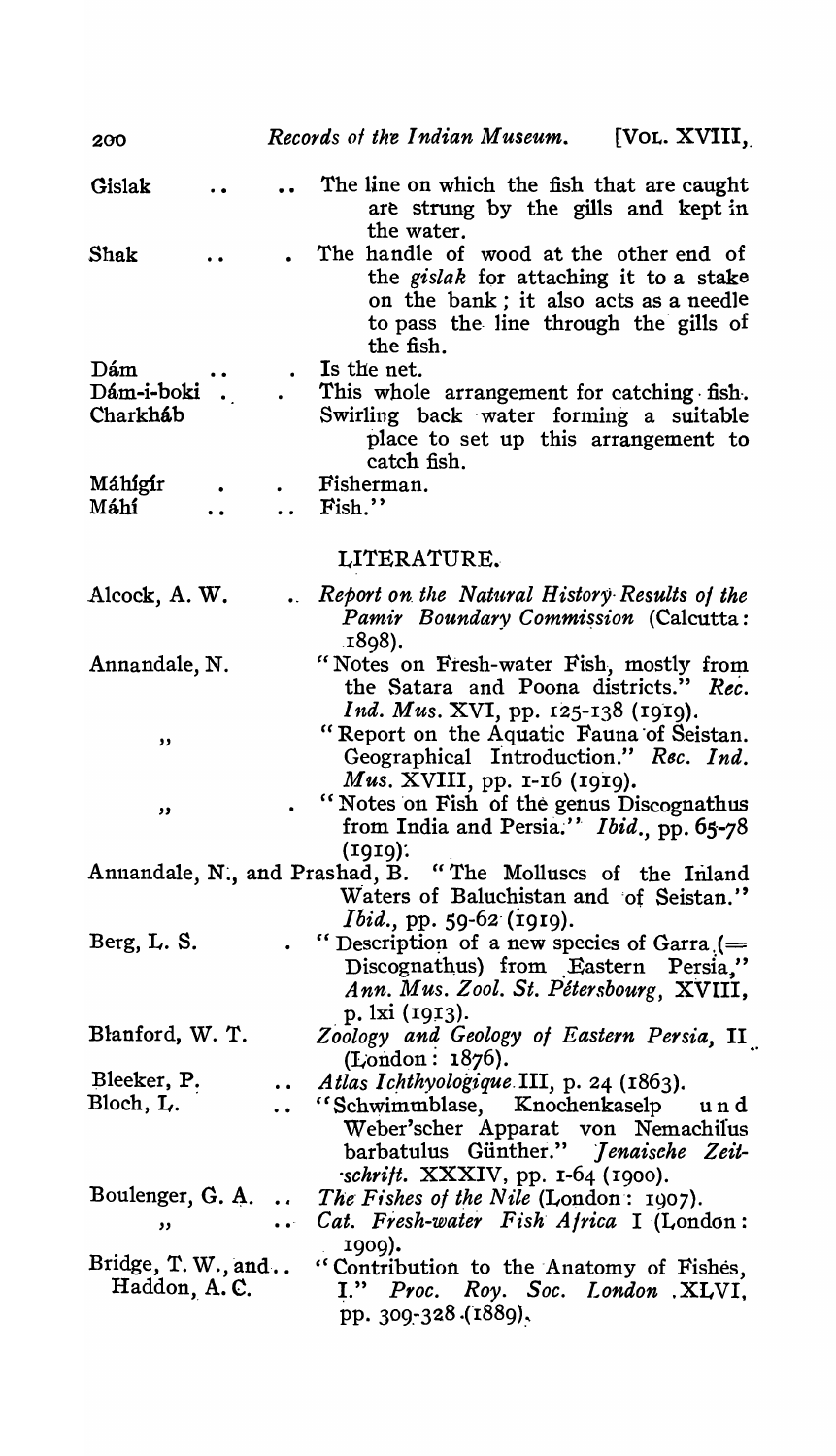1.920.] N. ANNANDALE & S. L. HORA: *The Fish 01 Seistan. 201* 

| Chaudhuri, B. L.                                   | " Description of new species of Botia and<br>Nemachilus." Rec. Ind. Mus. III, p. 341                                                                                                    |
|----------------------------------------------------|-----------------------------------------------------------------------------------------------------------------------------------------------------------------------------------------|
| ,,                                                 | (1909).<br>"Zoological Results of the Abor Expedi-<br>tion. Fish." Rec. Ind. Mus. VIII, pp.<br>243-257 (1913).                                                                          |
| ,,                                                 | "Report on a small collection of fish from<br>Putao (Hkamti Long) on the Nothern<br>Frontier of Burma." Rec. Ind. Mus.<br>XVI, pp. 271-287 (1919).                                      |
| Cockerell, T. D. A.                                | "The scales of the African Cyprinid Fishes'<br>with a discussion of related Asiatic and<br>European species." Proc. Biol. Soc.<br>Washington, XXIII pp. 141-152 (1910).                 |
| ,,                                                 | "Observations on Fish Scales." Bull. Bur.<br>Fisheries Washington, XXXII, pp. 119-<br>174 (1912).                                                                                       |
| Day, F.                                            | "On the Fishes of the Neilgherry Hills and<br>Rivers around their Bases." Proc. Zool.<br>Soc. London, pp. 281-347 (1867).                                                               |
| رر                                                 | Vol. on Fisheries and Botany of Bengal in<br>Hunter's Statistical Account of Bengal<br>(1871).                                                                                          |
| زر                                                 | "Ichthyology." Scientific results of Sec-<br>ond Yarkand Mission. (Calcutta: 1878).                                                                                                     |
| $\lambda$<br>,,                                    | <i>Fishes of India</i> , II (London: $1878$ ).<br>"On the Fishes of Afghanistan."<br>Proc.                                                                                              |
| ,,                                                 | Zool. Soc. London, pp. 224-232 (1880).<br>Fauna of British India. Fish, I (London:<br>1889).                                                                                            |
| Gray, $J$ E., and<br>Hardwicke, Major-<br>General. | Ill. Ind. Zoology I, pl. lxxxviii, figs. 3<br>and $3a$ (London: $1832$ ).                                                                                                               |
| Gravely, F. H.                                     | "Notes on some Asiatic species of<br>Palingenia." Rec. Ind. Mus. XVIII,<br>$[1868]$ .<br>p. 137 (1920).                                                                                 |
| Günther, A.<br>$\mathbf{v}_1$                      | Cat, Fish. British Mus. VII (London:<br>Fishes in Aitchison's "The Zoology of Af-<br>ghan Delimitation Commission." Trans.<br><i>Linn.</i> Soc. London, $V(2)$ , pp. 106-109<br>(1889). |
| Hamilton, F. B.                                    | An account of the Fishes of the Ganges.<br>(Edinburgh: $1822$ ).                                                                                                                        |
| Heckel, J. J.                                      | Fishe aus Caschmir Gesammelt und Her-<br>ausgegehen von Carl Freiherrn v. Hügel<br>(1838).                                                                                              |
| و ر                                                | Russegger, Reisen, 1, 2, p. 1027 (Wien:<br>$1843$ : (not seen).                                                                                                                         |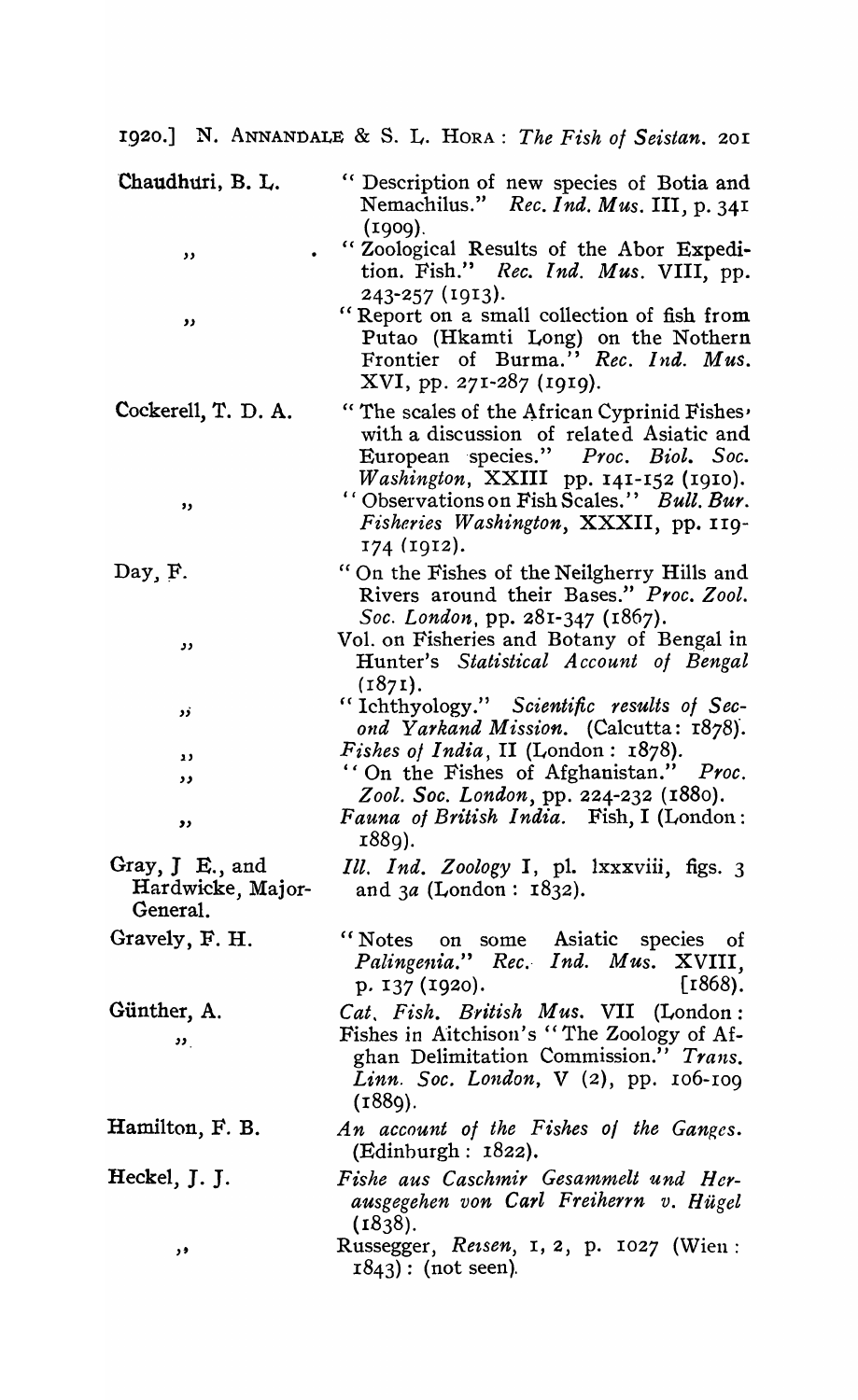| Heckell, J J.                        | Fishche Kaschmir's nebst einem Anhang von<br>drei neuen Arten aus indien, gesammelt<br>von Freiherrn Carl v. Hügel (Date later<br>than $1843$ ).                           |
|--------------------------------------|----------------------------------------------------------------------------------------------------------------------------------------------------------------------------|
| Herzenstein, S.                      | "Fische," in Wiss. Res. Przewalski Cen-<br><i>tral As. Reis. Zool. Theil III (2), (1888).</i>                                                                              |
| Jenkins, J T.                        | "Notes on Fish from India and Persia,<br>with description of new species." Rec.<br><i>Ind. Mus. V</i> , pp. 123-140 (1910).                                                |
| Jerdon, T. C.                        | " On the Fresh-water Fishes of Southern<br>India." Madras Journ. Lit. Sci. XV,<br>p. $309$ (1848).                                                                         |
| , ,                                  | "On the Fresh-water Fishes of Southern<br>India." <i>Ibid.</i> XVI, p. 310 (1849).                                                                                         |
| Jordan, D. S., and<br>Evermann, B.W. | The Genera of Fishes. (California:<br>Stanford University, 1917).                                                                                                          |
| Jordan, D. S., and<br>Fowler, H. W.  | "A review oft he Cobitidae, or loaches,<br>of the Rivers of Japan." P.U.S.<br>National Mus. XXVI, pp. 765-774<br>(1903).                                                   |
| Kessler, K. T.                       | "Pisces" in Fedtschenko's "Reise in Tur-<br>$\textit{kestan.''}$ (1874).                                                                                                   |
| Llyod, R. E.                         | "Report on the Fish collected in Tibet by<br>Cap. F. H. Stewart, I.M.S." Rec. Ind.<br><i>Mus.</i> II, pp. 341-346 (1908-09).                                               |
| McClelland, J.                       | "Observations on six new species of<br>Cyprinidae, with an outline of a new<br>classification of the family." Journ.<br>As. Soc. Bengal VII $(2)$ , pp. 941-948<br>(1838). |
| ,,                                   | "Indian Cyprinidae." Asiatic Researches,<br>XIX, p. 246 (1839).                                                                                                            |
| Nikolsky, A. M.                      | "Voyage de Zaroudny etc., Reptiles,<br>Amphibies et Poissons," Ann. Mus.<br>Zool. Ac. Sci. St. Petersburgh II, pp.<br>346-347 (1897).<br>Ibid., IV, p. 412 (1899).         |
| Prashad, B.                          | "On a new species of Discognathus from<br>the Kangra Valley." Rec. Ind. Mus.<br>XVI, pp. 163.165 (1919).                                                                   |
| Regan, C. T.                         | "Description of five new Cyprinid Fishes<br>from Lhasa, Tibet, collected by Capt.<br>H. J. Walton, I.M.S." Ann. Mag. Nat.<br>Hist. XV, pp. 185-88 (1905).                  |
| ,,                                   | " Description of two new Cyprinid Fishes from<br>Tibet." <i>Ibid.</i> , XV, pp. 300-301 (1905).                                                                            |
| ,,                                   | "New Cyprinoid Fishes from the Helmund<br>Basin." Journ. As. Soc. Bengal, II,<br>pp. 8 and 9 (1906).                                                                       |